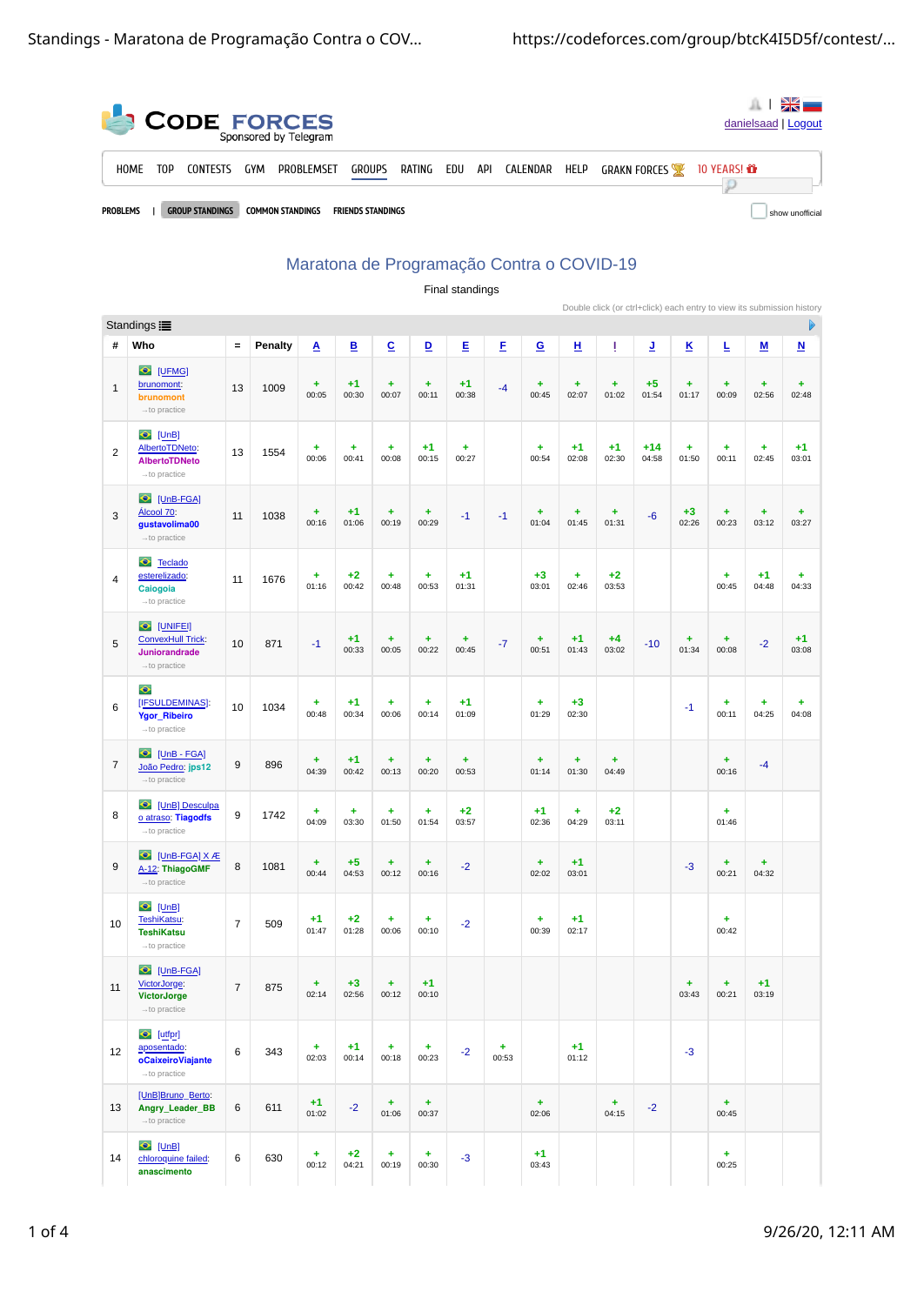|    | $\rightarrow$ to practice                                                                     |                |      |            |                    |                    |                    |       |                    |               |      |      |                    |      |      |
|----|-----------------------------------------------------------------------------------------------|----------------|------|------------|--------------------|--------------------|--------------------|-------|--------------------|---------------|------|------|--------------------|------|------|
| 15 | [UnB] gado_bufado:<br>gado_bufado<br>$\rightarrow$ to practice                                | 5              | 380  | ÷<br>02:22 | ÷<br>00:21         | ÷<br>00:25         | $+1$<br>00:39      |       | $-1$               |               |      |      | ÷<br>02:13         |      |      |
| 16 | [UFU] Cayo Phellipe<br>Ramalho de Oliveira:<br>CayoPhellipe<br>$\rightarrow$ to practice      | 5              | 385  |            | ÷<br>01:06         | ÷<br>00:03         | ÷<br>00:22         | $-7$  |                    | $+2$<br>03:54 |      |      | ÷<br>00:20         | $-2$ | $-4$ |
| 17 | [IESB] Gabriel<br>Sancho: sancho41<br>$\rightarrow$ to practice                               | 5              | 464  | $-5$       | $+2$<br>02:12      | ÷<br>00:15         | ÷<br>00:27         | $-2$  | ÷<br>03:51         | $-3$          |      | $-1$ | $\ddot{}$<br>00:19 |      |      |
| 18 | C [UFU-MC] Little<br>bread of potato:<br>$\textsf{FalconL}\ \rightarrow \textsf{to practice}$ | 5              | 487  |            | ÷<br>02:17         | ÷<br>00:29         | $\ddot{}$<br>00:21 |       | $+2$<br>04:10      |               |      |      | ÷<br>00:10         |      |      |
| 19 | UEA] Monitor<br>de AED: fepaf<br>$\rightarrow$ to practice                                    | 5              | 562  |            | $\ddot{}$<br>02:01 | $\ddot{}$<br>01:47 | $\ddot{}$<br>01:37 |       | $\ddot{}$<br>02:25 |               |      |      | $\ddot{}$<br>01:32 | $-1$ |      |
| 20 | [UFU-MG]Hellen<br>Ayumi: HellenAyumi<br>$\rightarrow$ to practice                             | 5              | 618  |            | $+2$<br>02:53      | $\ddot{}$<br>00:53 | $\ddot{}$<br>00:25 |       |                    | $+2$<br>04:34 |      |      | ÷<br>00:13         |      |      |
| 21 | C [UnB] cezari0o:<br><b>G_Cesario</b><br>$\rightarrow$ to practice                            | 5              | 896  | ÷<br>04:14 | $+1$<br>04:59      | ÷<br>00:58         | ÷<br>01:12         |       |                    |               |      |      | ÷<br>03:13         |      |      |
| 22 | [IFSULDEMINAS]<br><b>Jairo Sousa:</b><br><b>JairoPDS</b><br>$\rightarrow$ to practice         | $\overline{4}$ | 183  |            | $+2$<br>01:10      | ÷<br>00:10         | $+1$<br>00:19      |       |                    |               |      |      | ÷<br>00:24         |      |      |
| 23 | IESB:<br>LeonardoLima<br>$\rightarrow$ to practice                                            | 4              | 274  | $-2$       | ÷<br>01:01         | ÷<br>01:06         | ÷<br>01:12         | $-3$  |                    | $-1$          |      |      | $\ddot{}$<br>01:15 |      |      |
| 24 | [IFB] Maxwell:<br><b>Maxwell01</b><br>$\rightarrow$ to practice                               | 4              | 285  |            |                    | ÷<br>00:42         | $\ddot{}$<br>01:07 |       | $\ddot{}$<br>01:42 |               | $-2$ |      | ÷<br>01:14         |      |      |
| 25 | [Unb] Specter:<br>ezequiel1de1oliveira<br>$\rightarrow$ to practice                           | 4              | 307  |            |                    | $+1$<br>00:44      | ÷<br>01:01         |       | $\ddot{}$<br>01:48 |               |      |      | ÷<br>01:14         |      |      |
| 26 | Lucas Gabriel(UFU):<br>lucasgabriel.violeiro<br>$\rightarrow$ to practice                     | 4              | 325  |            | $+5$<br>02:45      | ÷<br>00:12         | ÷<br>00:29         | $-11$ |                    |               |      |      | ÷<br>00:19         |      |      |
| 27 | [IFSULDEMINAS]<br>João Gabriel: TheJG<br>$\rightarrow$ to practice                            | 4              | 1039 |            | $+5$<br>04:18      | $+6$<br>04:34      | ÷<br>01:51         |       |                    |               |      |      | $+1$<br>02:36      |      |      |
| 28 | Lets code baby:<br>rangel -to practice                                                        | 3              | 53   |            |                    | ÷<br>00:12         | ۰<br>00:25         |       |                    |               |      |      | ٠<br>00:16         |      |      |
| 29 | [UFTM] Gabriel<br>Bonizário: bonizario<br>$\rightarrow$ to practice                           | 3              | 65   |            |                    | ÷<br>00:15         | ÷<br>00:12         |       | $-1$               |               |      |      | ÷<br>00:38         | $-2$ |      |
| 30 | O [UFC] lerneri:<br><b>lerneri</b> - to practice                                              | 3              | 80   | $-1$       | $-6$               | ÷<br>00:21         | Ŧ,<br>00:34        |       | $-2$               |               |      |      | ÷<br>00:25         |      |      |
| 31 | [IESB]<br><b>ArealNemexis:</b><br>ArealNemexis<br>$\rightarrow$ to practice                   | 3              | 81   |            |                    | Ŧ,<br>00:36        | ÷<br>00:18         |       | $-2$               |               |      |      | $\ddot{}$<br>00:27 |      |      |
| 32 | IESB-<br>IsabelaPinheiro:<br><b>IsabelaPinheiro</b><br>$\rightarrow$ to practice              | 3              | 86   |            |                    | ÷<br>00:37         | $\ddot{}$<br>00:20 |       |                    |               |      |      | $\ddot{}$<br>00:29 |      |      |
| 33 | [UFU] Victor Gabriel<br>Castão da Cruz:<br>Vgcc287<br>$\rightarrow$ to practice               | 3              | 103  |            | $-7$               | ÷<br>00:45         | ÷<br>00:09         | $-1$  |                    |               |      | $-6$ | $\ddot{}$<br>00:49 |      | $-2$ |
| 34 | <sup>O</sup> [IESB] Delary:<br>Delary - to practice                                           | 3              | 104  |            |                    | ÷<br>00:36         | $\ddot{}$<br>00:41 |       |                    |               |      |      | $+$<br>00:27       |      |      |
| 35 | <b>O</b> [IESB]Welisson<br>Lima:<br>wellissonsacer2000<br>$\rightarrow$ to practice           | 3              | 114  |            | $-5$               | ÷<br>00:22         | ÷<br>00:32         |       |                    |               |      |      | $\ddot{}$<br>01:00 |      |      |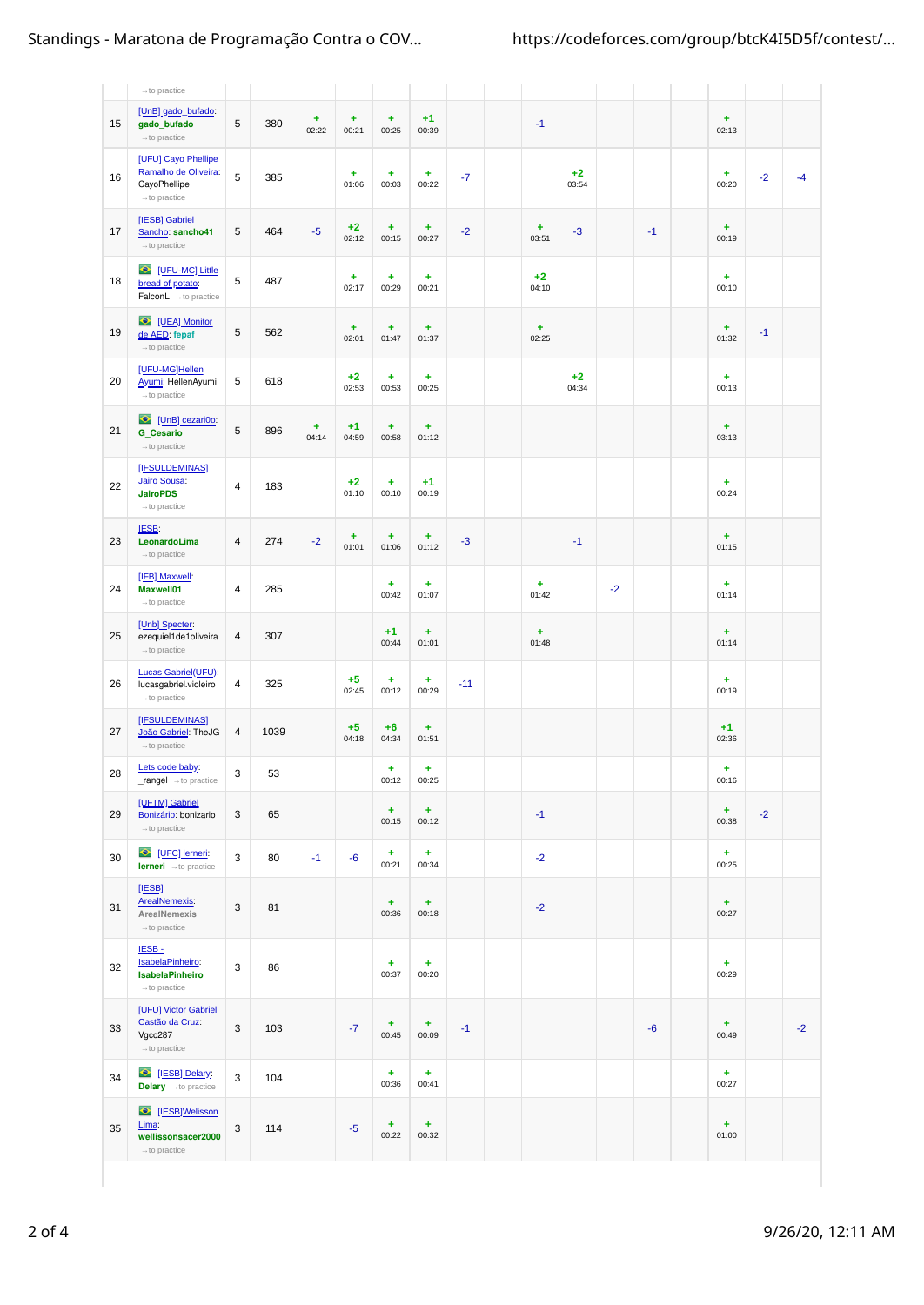| 36 | Unb] Meu<br>nome: pablo_aaaa<br>$\rightarrow$ to practice                       | 3                   | 130                 |            |      | ÷<br>00:08         | $+3$<br>00:57      | $-1$ |      |  |  | ÷<br>00:05         |  |
|----|---------------------------------------------------------------------------------|---------------------|---------------------|------------|------|--------------------|--------------------|------|------|--|--|--------------------|--|
| 37 | UFU-MC:<br>gabrielmplima<br>$\rightarrow$ to practice                           | 3                   | 135                 |            | $-5$ | $+4$<br>00:21      | ÷<br>00:08         |      |      |  |  | ÷<br>00:26         |  |
| 38 | TAG: alice7lima<br>$\rightarrow$ to practice                                    | 3                   | 170                 |            |      | $\ddot{}$<br>01:46 | ÷<br>00:43         | $-1$ |      |  |  | $\ddot{}$<br>00:21 |  |
| 39 | UnB] SOLO<br>Cadu: Cadu<br>$\rightarrow$ to practice                            | 3                   | 171                 |            |      | $\ddot{}$<br>01:46 | ÷<br>00:46         | $-2$ |      |  |  | $\ddot{}$<br>00:19 |  |
| 40 | [UNB] gss214:<br>gss214 - to practice                                           | 3                   | 176                 |            |      | ÷<br>00:38         | ÷<br>01:04         | $-2$ |      |  |  | ÷<br>01:14         |  |
| 41 | [UNB]jaovps:<br>NOT_JOAO<br>$\rightarrow$ to practice                           | 3                   | 195                 |            |      | ÷<br>00:56         | $+1$<br>01:28      |      |      |  |  | ÷<br>00:31         |  |
| 42 | [IESB] Ygorareda:<br>ygorareda<br>$\rightarrow$ to practice                     | 3                   | 210                 |            | $-3$ | $+1$<br>01:12      | ÷<br>00:43         |      |      |  |  | $+2$<br>00:35      |  |
| 43 | [UNB]Joao.F: Joao.F<br>$\rightarrow$ to practice                                | 3                   | 216                 |            | $-2$ | $+1$<br>01:57      | $+1$<br>00:42      |      |      |  |  | $\ddot{}$<br>00:17 |  |
| 44 | [IESB]FerrysTeam:<br>ferrybs - to practice                                      | 3                   | 337                 | $-1$       | $-9$ | $\ddot{}$<br>00:43 | $+5$<br>01:50      |      |      |  |  | $+1$<br>01:04      |  |
| 45 | $\bullet$ [UNB]<br>carolestrella:<br>carolestrella<br>$\rightarrow$ to practice | 3                   | 353                 |            | $-5$ | ÷<br>00:17         | $+3$<br>04:03      | $-2$ |      |  |  | ÷<br>00:33         |  |
| 46 | UnB] Gabriel<br>Nogueira:<br>Nosgueira<br>$\rightarrow$ to practice             | 3                   | 388                 | ÷<br>01:58 |      | ÷<br>02:08         | $-16$              |      |      |  |  | ÷<br>02:22         |  |
| 47 | [UnB] Sics: gabuvns<br>$\rightarrow$ to practice                                | 3                   | 595                 |            | $-3$ | $+1$<br>02:43      | ÷<br>04:01         |      |      |  |  | $\ddot{}$<br>02:51 |  |
| 48 | eu: giovana12<br>$\rightarrow$ to practice                                      | $\overline{c}$      | 81                  |            |      |                    | $+1$<br>00:47      | $-1$ |      |  |  | ÷<br>00:14         |  |
| 49 | Pegadinha [IFB]:<br><b>bsilva</b> $\rightarrow$ to practice                     | $\overline{c}$      | 98                  |            | $-6$ | $-6$               | ÷<br>00:45         |      |      |  |  | $\ddot{}$<br>00:53 |  |
| 50 | <b>JESUSES:</b><br>FJesusA66<br>$\rightarrow$ to practice                       | $\overline{c}$      | 381                 |            |      | $-23$              | $+2$<br>02:25      |      |      |  |  | $+3$<br>02:16      |  |
| 51 | HALLS CIC:<br>$Joaofs \rightarrow to \ practice$                                | $1\,$               | 15                  |            |      |                    |                    |      |      |  |  | ÷<br>00:15         |  |
| 52 | IF_@vi: Vinicius_io<br>$\rightarrow$ to practice                                | $\mathbf{1}$        | 135                 |            |      |                    | $\ddot{}$<br>02:15 |      |      |  |  |                    |  |
| 53 | IFSMG - nao sei:<br>Leonardo J<br>$\rightarrow$ to practice                     | $\mathbf{1}$        | 138                 |            |      |                    | $+$<br>02:18       |      |      |  |  |                    |  |
| 54 | [IFB] MacsDaUva:<br>macsuelsantos<br>$\rightarrow$ to practice                  | $\mathbf{1}$        | 254                 |            |      |                    |                    |      |      |  |  | $+3$<br>03:14      |  |
| 55 | $[UEU-MC]$<br>DarkHorse: glima<br>$\rightarrow$ to practice                     | 0                   | $\mathsf{O}\xspace$ | $-3$       |      |                    |                    |      | $-2$ |  |  |                    |  |
| 55 | CodeBuilders:<br>ebiacsan<br>$\rightarrow$ to practice                          | 0                   | $\mathsf 0$         |            |      |                    | $-1$               |      |      |  |  | $-1$               |  |
| 55 | [SemUniversidade]<br>Nethrak: Nethrak<br>$\rightarrow$ to practice              | 0                   | $\pmb{0}$           | $-1$       | $-2$ |                    |                    |      |      |  |  |                    |  |
| 55 | $\bullet$<br>[IFSULDEMINAS]<br>VaiNaSort: reekjm<br>$\rightarrow$ to practice   | $\mathbf 0$         | $\pmb{0}$           |            |      | $-1$               |                    |      |      |  |  |                    |  |
| 55 | [UnB]SoloJoao:<br>JoaoPedroMota<br>$\rightarrow$ to practice                    | $\mathsf{O}\xspace$ | $\mathsf 0$         |            |      | $-3$               |                    |      |      |  |  |                    |  |